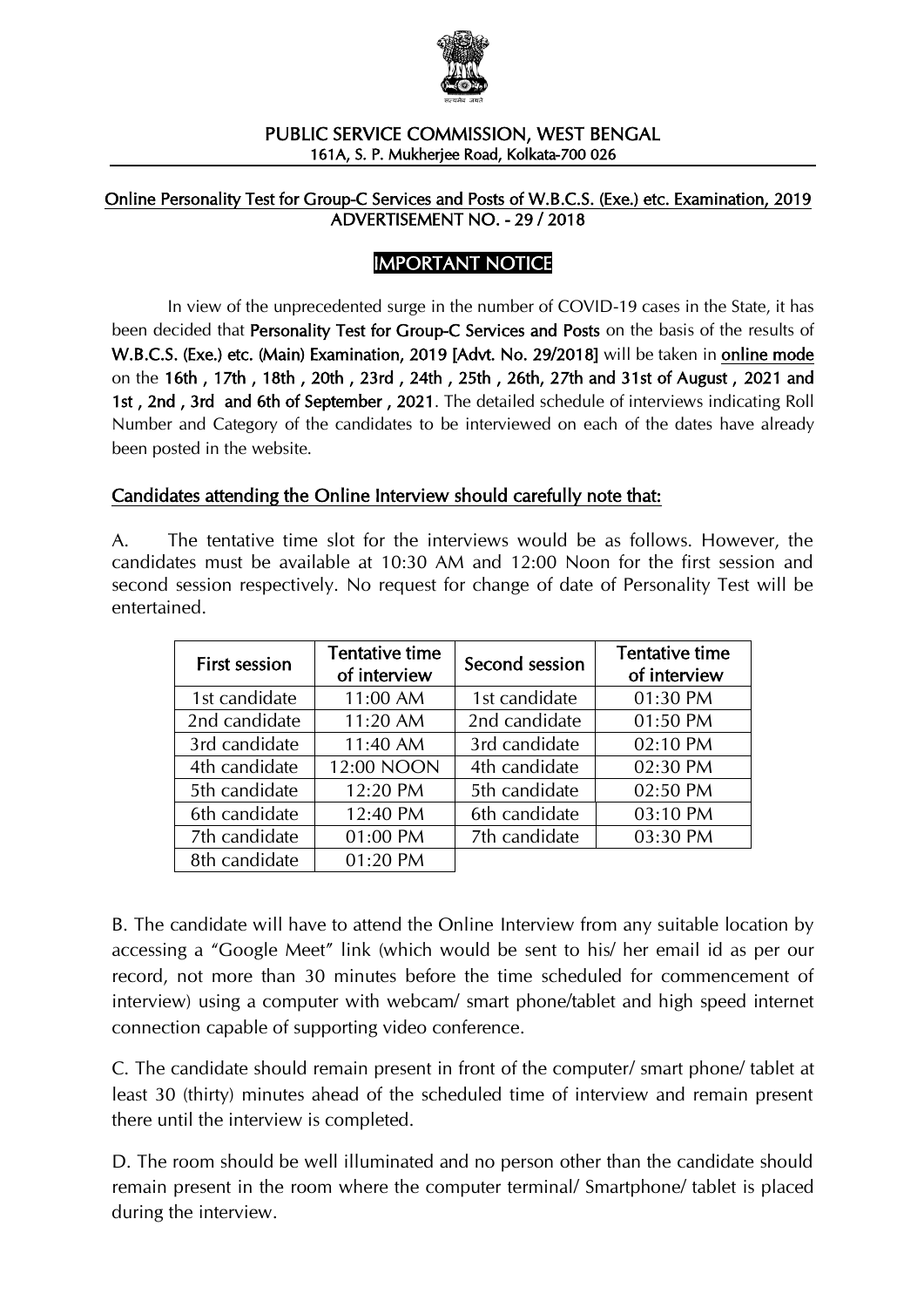E. The Mobile of the candidate (unless it is used for VC) should remain active during the entire duration of the interview so that calls can be made to the candidate, if necessary. The Mobile should, however, remain in silent mode to avoid interference with the interview.

F. The following documents will have to be scanned and uploaded to <https://wbpsc.examsonline.co.in/> at least 2 (two) days ahead of the date fixed for interview. Link will be made available for this interview on 13.08.2021 at 6:00 PM.

- i. Recent passport sized coloured photograph.
- ii. Certificate & Admit Card of Madhyamik/equivalent examination showing the date of birth and language(s) studied.
- iii. Certificate or Mark sheet confirming passing of Madhyamik and Higher Secondary or Equivalent examination from a recognised Council or Board
- iv. Certificate or Mark sheet confirming Graduation from a recognised University.
- v. SC/ST/OBC Certificate, if applicable.
- vi. Current 'NCL' certificate (for OBC candidates only).
- vii. PWD certificate, if applicable.
- viii. Filled in Choice sheet placed at 'Annexure-B'.

G. All the documents mentioned in 'F' above will have to be produced before a Group-A officer and a certificate in the format prescribed at 'Annexure-A' will have to be obtained from the officer and uploaded at "<https://wbpsc.examsonline.co.in/>" along with the scanned copies of the above certificates/documents.

## BY ORDER OF THE COMMISSION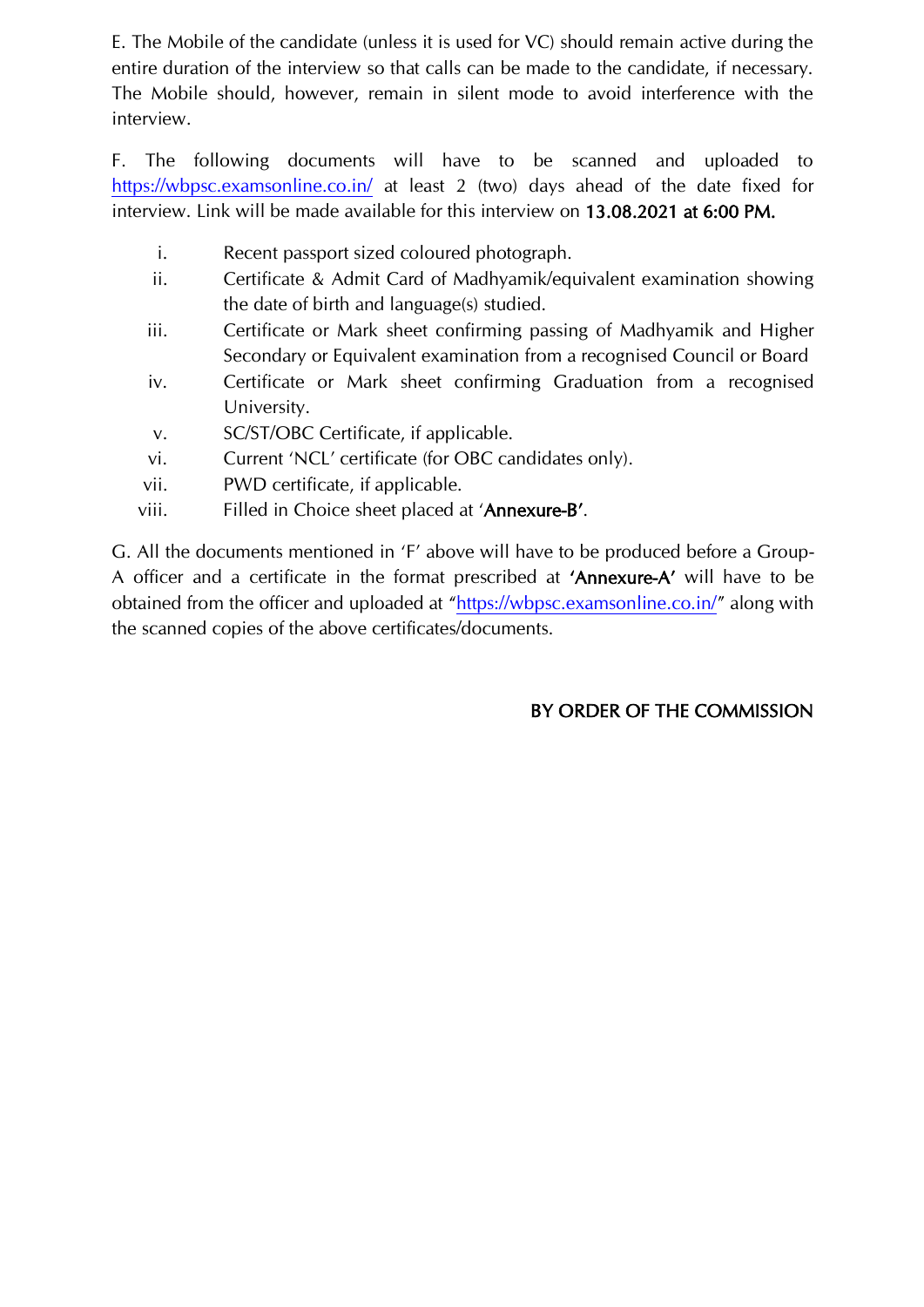## Annexure-A

# PUBLIC SERVICE COMMISSION, WEST BENGAL

### INFORMATION SHEET FOR ONLINE PERSONALITY TEST FOR GROUP C SERVICES AND POSTS West Bengal Civil Service (Exe.) etc. Examination, 2019 [Advt. No. 29/2018]

| 1                                                                                            | Name                                                                |                                        |                                                                                                    |  |  |
|----------------------------------------------------------------------------------------------|---------------------------------------------------------------------|----------------------------------------|----------------------------------------------------------------------------------------------------|--|--|
| $\overline{2}$                                                                               | Paste Current Photo                                                 |                                        | Photograph Attested by a Group 'A' Officer                                                         |  |  |
|                                                                                              |                                                                     |                                        |                                                                                                    |  |  |
|                                                                                              |                                                                     |                                        |                                                                                                    |  |  |
|                                                                                              |                                                                     |                                        |                                                                                                    |  |  |
|                                                                                              |                                                                     |                                        |                                                                                                    |  |  |
| 3                                                                                            | Roll No.                                                            |                                        |                                                                                                    |  |  |
| $\overline{4}$                                                                               | Enrolment No.                                                       |                                        |                                                                                                    |  |  |
| 5                                                                                            | Date of Birth                                                       |                                        |                                                                                                    |  |  |
|                                                                                              | <b>Document Produced</b>                                            |                                        | MADHYAMIK/EQUIV-CERTIFICATE/ADMITCARD                                                              |  |  |
| 6                                                                                            | <b>ID</b> Proof                                                     |                                        |                                                                                                    |  |  |
|                                                                                              | <b>Document Produced</b>                                            | ADHAR/PAN/EPIC/DIGITALRATIONCARD/DL/PP |                                                                                                    |  |  |
| 7                                                                                            | <b>Higher Secondary</b>                                             |                                        |                                                                                                    |  |  |
|                                                                                              | <b>Document Produced</b>                                            | CERTIFICATE/ MARKSHEET                 |                                                                                                    |  |  |
| 8                                                                                            | Graduation                                                          |                                        |                                                                                                    |  |  |
|                                                                                              | <b>Document Produced</b>                                            | CERTIFICATE/ MARKSHEET                 |                                                                                                    |  |  |
| 9                                                                                            | <b>SC/ST/OBC Certificate</b>                                        | <b>Issuing Authority</b>               |                                                                                                    |  |  |
|                                                                                              |                                                                     | Date                                   |                                                                                                    |  |  |
| 10                                                                                           | <b>Current NCL Certificate</b>                                      | <b>Issuing Authority</b>               |                                                                                                    |  |  |
|                                                                                              |                                                                     | Date                                   |                                                                                                    |  |  |
| 11                                                                                           | <b>PWD Certificate</b>                                              | <b>Issuing Authority</b>               |                                                                                                    |  |  |
|                                                                                              | (LV/LD&CP/HI)                                                       | Date                                   |                                                                                                    |  |  |
|                                                                                              |                                                                     | <b>DECLARATION BY THE CANDIDATE</b>    |                                                                                                    |  |  |
|                                                                                              |                                                                     |                                        | I certify that the information provided above are true and correct to the best of my knowledge and |  |  |
| belief.                                                                                      |                                                                     |                                        |                                                                                                    |  |  |
|                                                                                              | Signature of the                                                    |                                        |                                                                                                    |  |  |
|                                                                                              | Candidate                                                           |                                        |                                                                                                    |  |  |
|                                                                                              | Date                                                                |                                        |                                                                                                    |  |  |
| <b>CERTIFICATEBYGROUP 'A' OFFICER</b>                                                        |                                                                     |                                        |                                                                                                    |  |  |
| Certified that I have seen the candidate personally and verified all the applicable original |                                                                     |                                        |                                                                                                    |  |  |
|                                                                                              | documents pertaining to information provided in items 1 to 11 above |                                        |                                                                                                    |  |  |
| Name of the Group 'A' Officer                                                                |                                                                     |                                        |                                                                                                    |  |  |
|                                                                                              | Mobile No                                                           |                                        |                                                                                                    |  |  |
| Signature and Date                                                                           |                                                                     |                                        |                                                                                                    |  |  |
|                                                                                              | <b>Official Rubber Stamp</b>                                        |                                        |                                                                                                    |  |  |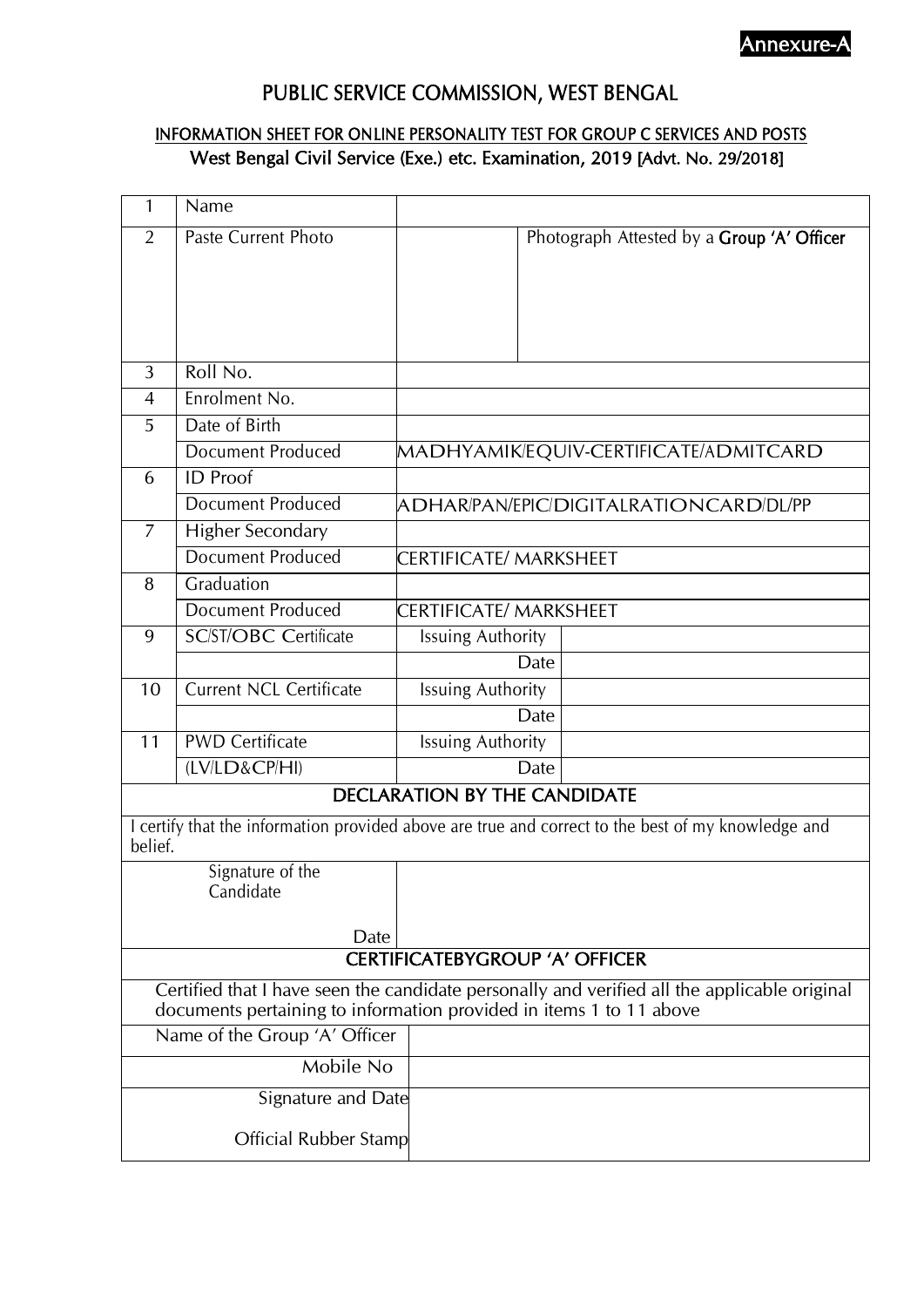# PUBLIC SERVICE COMMISSION, WEST BENGAL

West Bengal Civil Service (Exe.) etc. Examination, 2019

### Preference of Services and Posts (Must be uploaded online along with other documents)

State below your order of preference for all the Services and Posts which are included in the Group or Groups for which you have already applied. Preference of Service(s) /Post(s) in a new group for which you did not apply will not be entertained.

Preference must be indicated for all the Services and Posts irrespective of whether or not there are vacancies in particular Service/Posts at present. It must be indicated in a running serial so that the same number does not appear in more than one box. Preference thus exercised will be deemed to be final and no alteration thereafter will be allowed.

Write 1, 2, and 3 etc. in the appropriate boxes in the order of preference for the Services / Posts you intend to opt for.

[Example: If your first preference is for Joint B.D.O. then write '1' in the corresponding box. If your second preference is for A.C.T.O. then write '2' in the corresponding box and so on].

Please note that all the boxes indicating preference must be filled in. If any candidate has no choice for any Service(s) or Post(s) then he/she must give written declaration that he/she is not interested in those Service(s) /Post(s).

|    | NAME OF THE SERVICE                                                                                                                                          | <b>ORDER</b><br>OF |    | NAME OF THE SERVICE                                                                                                                                                                                    | <b>ORDER</b><br>OF |
|----|--------------------------------------------------------------------------------------------------------------------------------------------------------------|--------------------|----|--------------------------------------------------------------------------------------------------------------------------------------------------------------------------------------------------------|--------------------|
| 1. | Superintendent, District Correctional<br>Home/Dy. Superintendent, Central<br><b>Correctional Home:</b><br>(PB-4) Rs. 9,000/- to 40,500/- + GP<br>Rs. 4,800/- | <b>PREFERENCE</b>  | 6. | <b>Assistant Commercial Tax Officer</b><br>(PB-4) Rs. 9,000/- to 40,500/-<br>$+$ GP Rs. 4,700/-                                                                                                        | <b>PREFERENCE</b>  |
| 2. | Joint Block Development Officer:<br>(PB-4) Rs. 9,000/- to 40,500/- + GP<br>Rs. 4,700/-                                                                       |                    | 7. | Joint Registrar (West Bengal State<br><b>Consumer Disputes Redressal</b><br>Commission under the<br>Consumer Affairs Deptt, Govt. of<br>$W.B.$ )<br>(PB-4) Rs. 9,000/- to 40,500/-<br>+ GP Rs. 4,700/- |                    |
| 3. | Deputy Assistant Director of<br><b>Consumer Affairs &amp; Fair-Business</b><br>Practices:<br>(PB-4) Rs. 9,000/- to 40,500/- + GP<br>Rs. 4,700/-              |                    | 8. | Assistant Canal Revenue Officer<br>(Irrigation):<br>(PB-4) Rs. 9,000/- to 40,500/-<br>$+$ GP Rs. 4,400/-                                                                                               |                    |
| 4. | West Bengal Junior Social Welfare<br>Service:<br>(PB-4) Rs. 9,000/- to 40,500/- + GP<br>Rs. 4,700/-                                                          |                    | 9. | <b>Chief Controller of Correctional</b><br>Services:<br>(PB-4) Rs. 9,000/- to 40,500/-<br>$+$ GP Rs. 4,400/-                                                                                           |                    |
| 5. | West Bengal Subordinate Land<br>Revenue Service, Gr.-I:<br>(PB-4) Rs. 9,000/- to 40,500/- + GP<br>Rs. 4,700/-                                                |                    |    |                                                                                                                                                                                                        |                    |